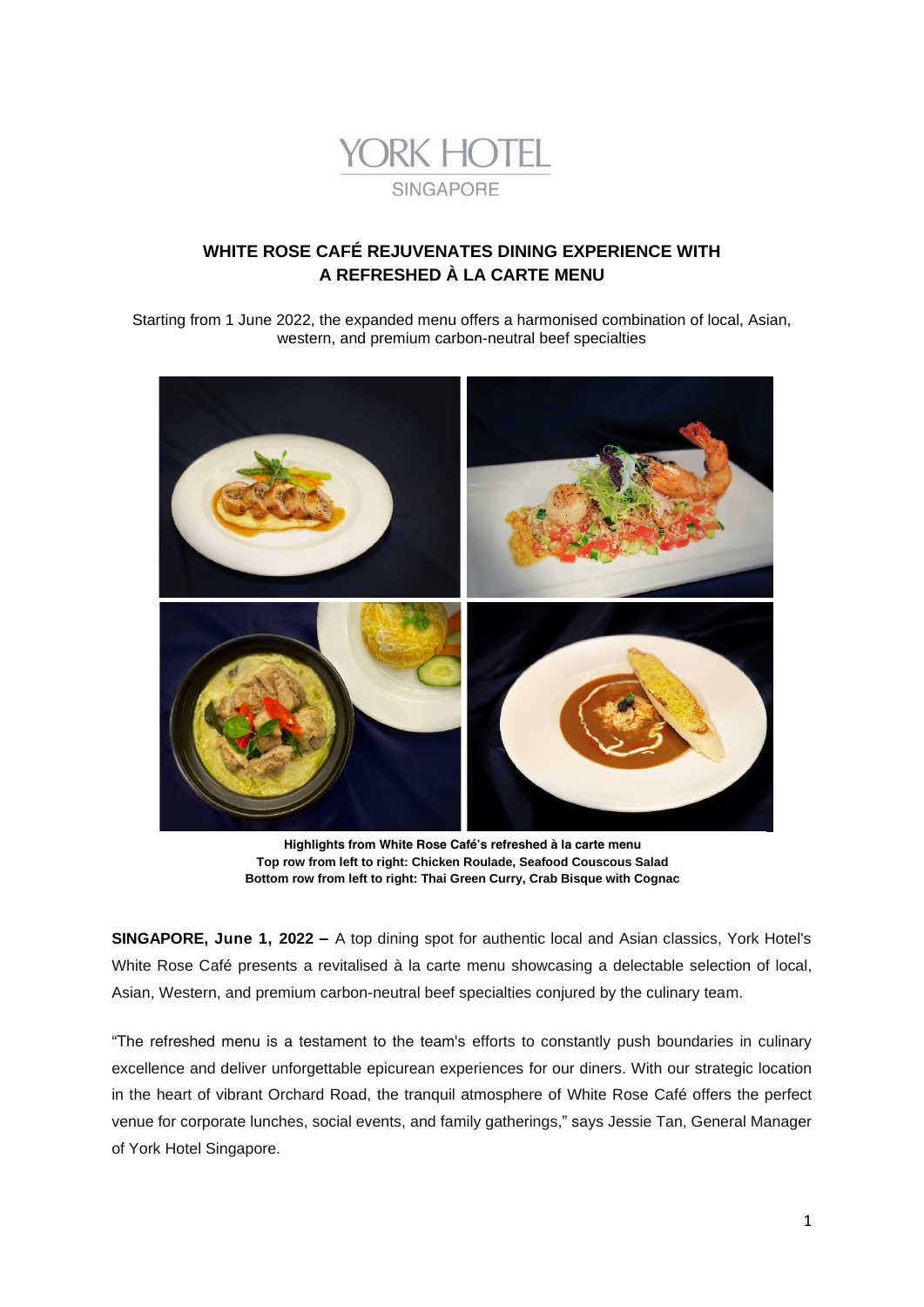



**Gado Gado Chicken Karaage**

Besides long-standing favourites such as **Special Char Kway Teow (S\$20\*)**, **Fried Hokkien Mee (S\$20\*)**, **Nasi Goreng Istimewa (S\$20\*)**, **Nyonya Laksa (S\$20\*)**, and **Vietnamese Pork Chop (S\$25\*)**, new highlights include **Seafood Couscous Salad (S\$20\*)**, *Gado Gado* **(S\$15\*)**, **Crab Bisque with Cognac (S\$18\*)**, **Chicken Roulade (S\$25\*)**, **Thai Green Curry (S\$25\*)**, **Chicken Karaage (S\$22\*)**, **Green Burger (S\$18\*),** and **Beef Burger (S\$28\*).**

White Rose Café's best-selling **D-I-Y Hokkien Popiah** set lands a permanent spot in the menu. Affordably priced at **S\$65\* per set of 10 rolls** for takeaway, guests can look forward to wrapping delicious rolls of *popiahs* alongside freshly prepared condiments in the comfort of their private space.

## **PREMIUM CARBON-NEUTRAL BEEF SPECIALTIES**

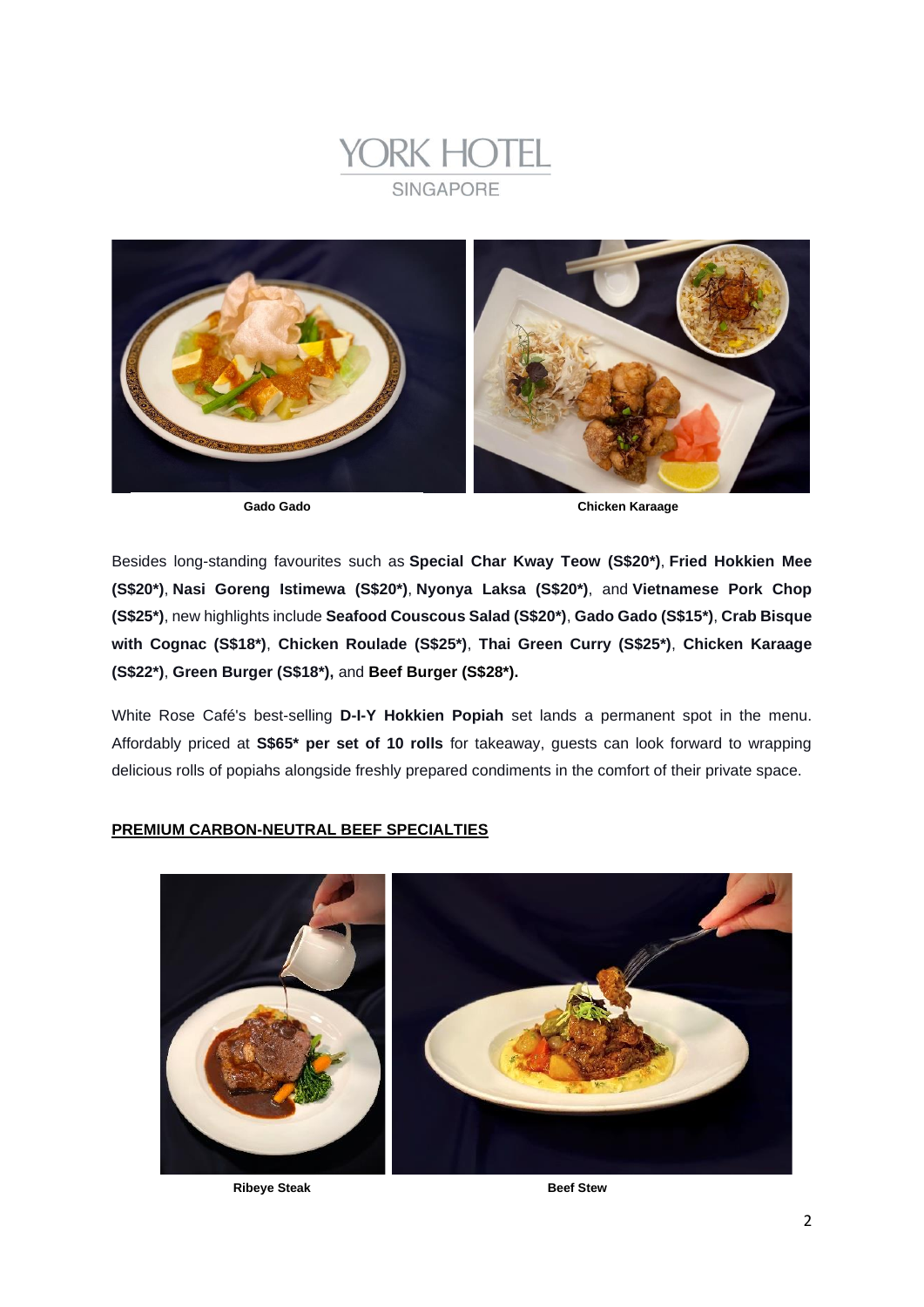

With more consumers adopting a sustainable diet, the culinary team has replaced regular ground beef with carbon-neutral beef from **Five Founders**, **Australia's first carbon-neutral certified beef.** As the term suggests, carbon-neutral beef has zero carbon footprint, and carbon emissions associated with beef production, or 'farm-to-fork' processes, are eliminated. Ethically reared, the cattle are free-roaming, amply fed with no added hormones, and taste uncompromisingly delicious like regular beef.

Beef lovers can look forward to whetting their appetite from the menu with our perfectly grilled **Ribeye Steak (S\$52\*)** served with potato gratin and seasonal vegetables. Cocoon into a food haven with a comforting bowl of **Beef Stew (S\$32\*)** served with creamy mashed potatoes.

# **'SWEET ENDINGS'**



**Chocolate Lava Cake**

Four new sweet showstoppers take center stage - **Sago Gula Melaka (S\$9\*)**, a delightful bowl of chewy pearl sagos drenched in sweet *gula melaka* (palm sugar), and fragrant coconut milk. Cake lovers will appreciate the sinful **Chocolate Lava Cake (S\$12)** filled with oozing melted chocolate. For something rich, our **Cheesecake (S\$12**) features a creamy cheese layer with a buttery cream cracker base that pairs perfectly with the tartness of fruit compôte. There is also the **Crème Brulee (S\$12**\*), a rich custard base topped with a delicate caramel layer.

White Rose Café's a la carte menu is available for lunch and dinner, prices range between **S\$9\* and S\$52\*,** new highlights from the menu include: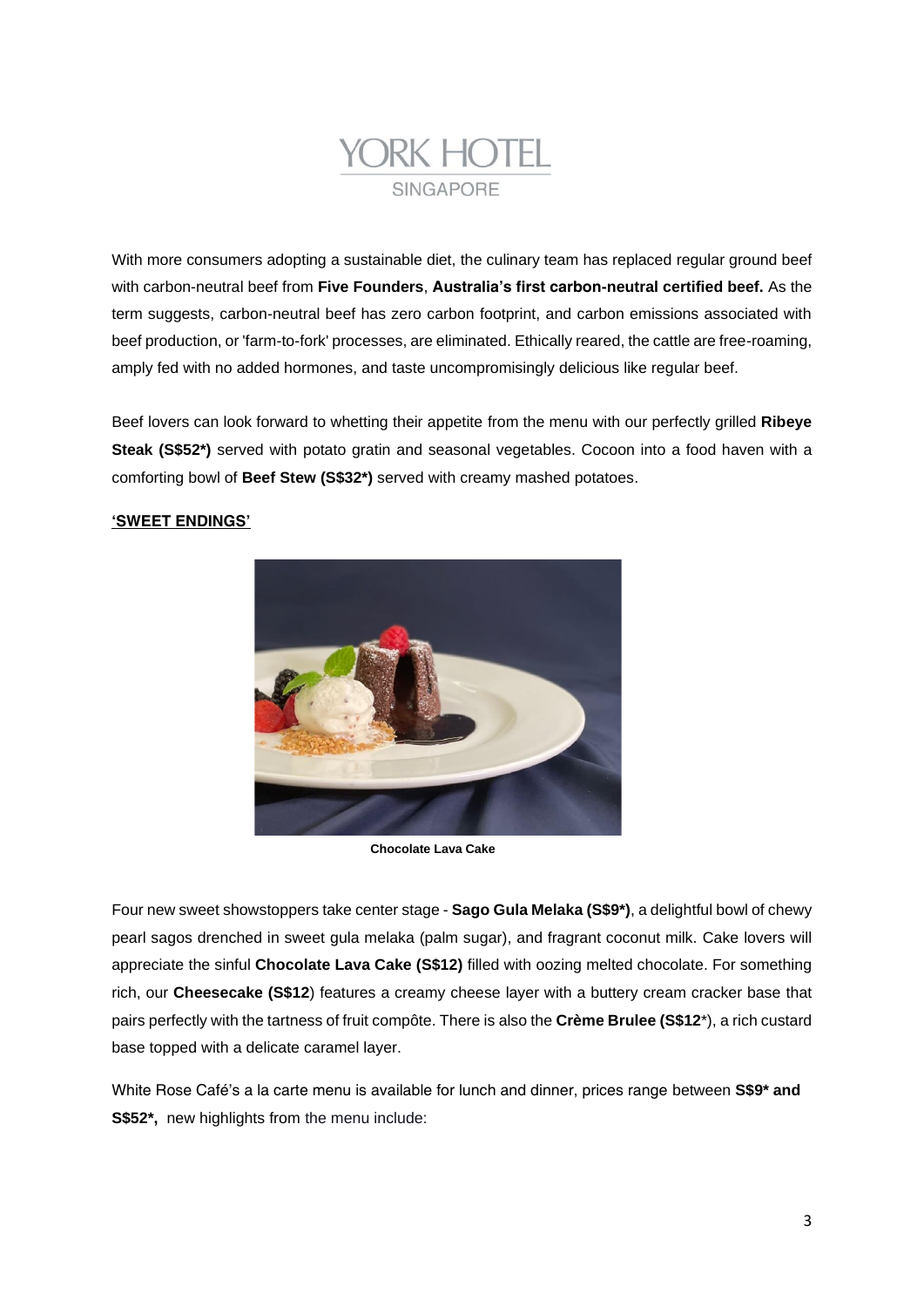

#### **'TO START' (APPETISER)**

- **1. Seafood Couscous Salad, S\$20\*** Prawn, squid, fish, mango salsa dressing
- **2. Gado Gado, S\$15\*** Long beans, boiled potato, cabbage, bean sprouts, fried bean curd, peanut sauce dressing

## **SOUP**

- **1. Crab Bisque with Cognac, S\$18\*** Garlic bread, cream
- **2. Minestrone, S\$15\*** Tomato soup, beans, pasta, potato, carrot, zucchini, cabbage

## **WESTERN DELIGHTS**

- **1. Ribeye Steak, S\$52\*** Premium carbon-neutral beef ribeye, potato gratin, seasonal vegetables
- **2. Beef Stew, S\$32\*** Premium carbon-neutral beef cubes braised in red wine, mashed potatoes
- **3. Beef Burger, S\$28\*** Beef patty wrapped in omelette, charcoal bun, omelette, caramelised onion, fries, salad
- **4. Iberico Pork Belly, S\$33\*** Glazed pork belly, mashed potatoes, asparagus, broccolini, baby carrots
- **5. Chicken Roulade, S\$25\*** Chicken breast, mashed potatoes, asparagus, broccolini, baby carrots
- **6. Carbonara Fettucine, S\$20\*** Parma ham, parmesan cheese, butter, egg yolk

### **ASIAN DELIGHTS**

- **1. Thai Green Curry, S\$25\*** Chicken simmered in coconut-based curry, silverfish omelette, fragrant steamed rice
- **2. Chicken Karaage, S\$22\*** Garlic fried rice, salad

## **VEGETARIANS SPECIALS**

- **1. Green Burger, S\$18\*** Charcoal bun, portobello mushroom, zucchini, pesto mayo dressing
- **2. Paneer Tikka, S\$16\*** Raita and papadum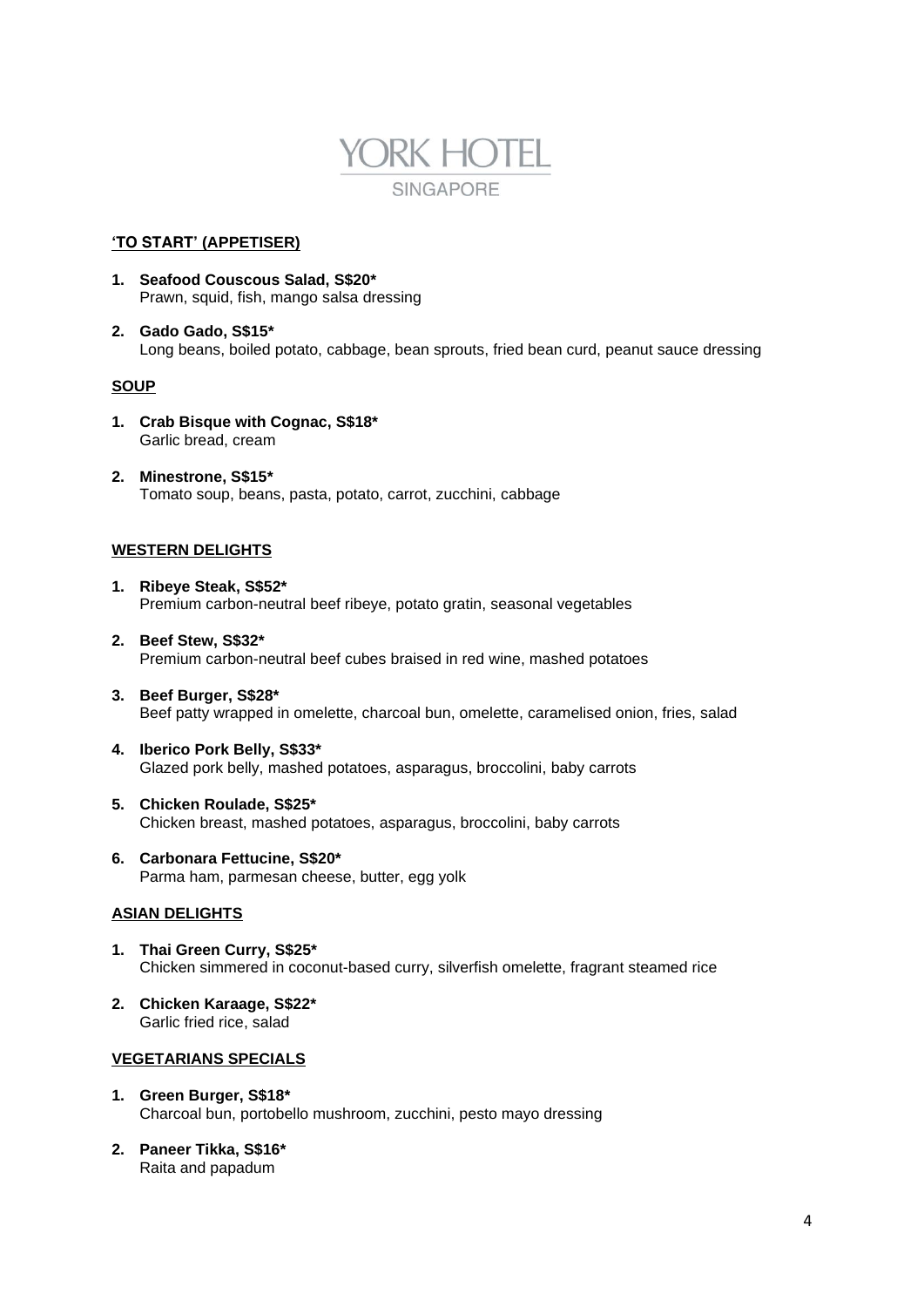

- **3. Yellow Noodle Soup, S\$16\*** Yellow noodles, clear broth, mushrooms, tomato, assorted vegetables
- **4. Aglio Olio, S\$16\*** Spaghetti, shiitake mushrooms, zucchini, capsicum, garlic and chilli flakes

## **'SWEET ENDINGS'**

- **1. Chocolate Lava Cake, S\$12\*** vanilla ice cream, berries
- **2. Crème Brulee, S\$12\*** rich custard base topped with a layer of hardened caramelised sugar
- **3. Classic Cheesecake, S\$12\*** with berries
- **4. Sago Gula Melaka, S\$9\*** with coconut milk

White Rose Café's à la carte menu is available for **daily lunch and dinner** from **11.00 a.m. to 10.30** 

**p.m.** For reservations and enquiries, please visit www.yorkhotel.com.sg or call **White Rose Café** at **(65) 6737 0511.**

# **Credit Card Specials**

**DBS/ POSB and UOB cardmembers** enjoy **10% off** à la carte menu**.** Offer is valid till 31 December 2022.

*\*All prices are subject to 10% service charge and prevailing Goods and Services Tax (GST).*

###